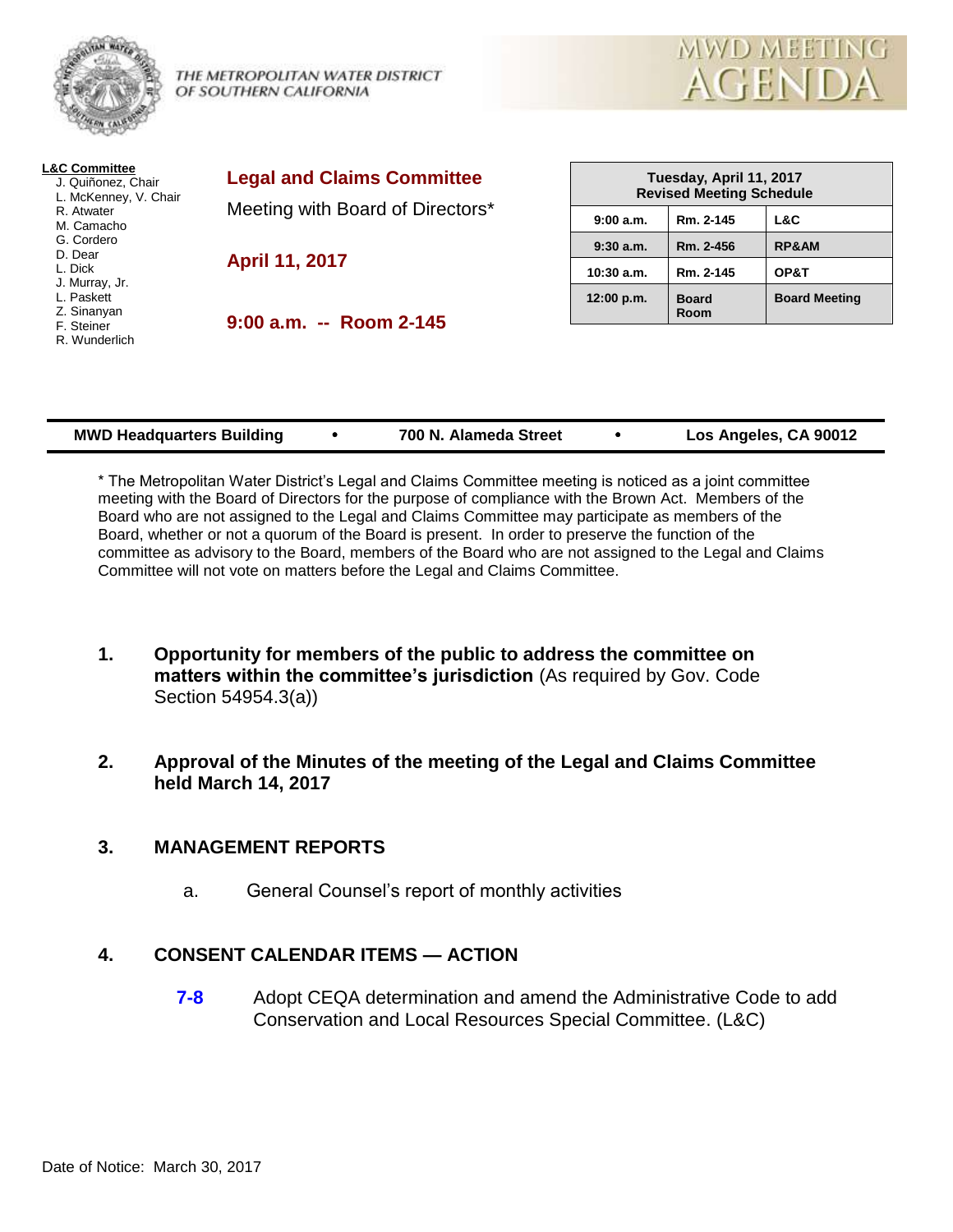**Recommendation:**

**Option #1:**

**Adopt the CEQA determination that the proposed action is not defined as a project and is not subject to CEQA, and**

**Approve the changes to the Administrative Code set forth in Attachment 1 of the board letter dated April 11, 2017 to add the Conservation and Local Resources Special Committee to the Administrative Code.**

## **5. OTHER BOARD ITEMS — ACTION**

None

## **6. BOARD INFORMATION ITEMS**

None

#### **7. COMMITTEE ITEMS**

a. Report on San Diego County Water Authority v. Metropolitan Water District of Southern California, et al., San Francisco County Superior Court Case Nos. CPF-10-510830, CPF-12-512466, CPF-14-514004 and CPF-16- 515282; and the appeal of the 2010 and 2012 actions, Court of Appeal for the First Appellate District Case Nos. A146901 and A148266. (L&C) **[Conference with legal counsel – existing litigation; to be heard in closed session pursuant to Gov. Code Section 54956.9(d)(1)]**

## **8. FOLLOW-UP ITEMS**

None

## **9. FUTURE AGENDA ITEMS**

## **10. ADJOURNMENT**